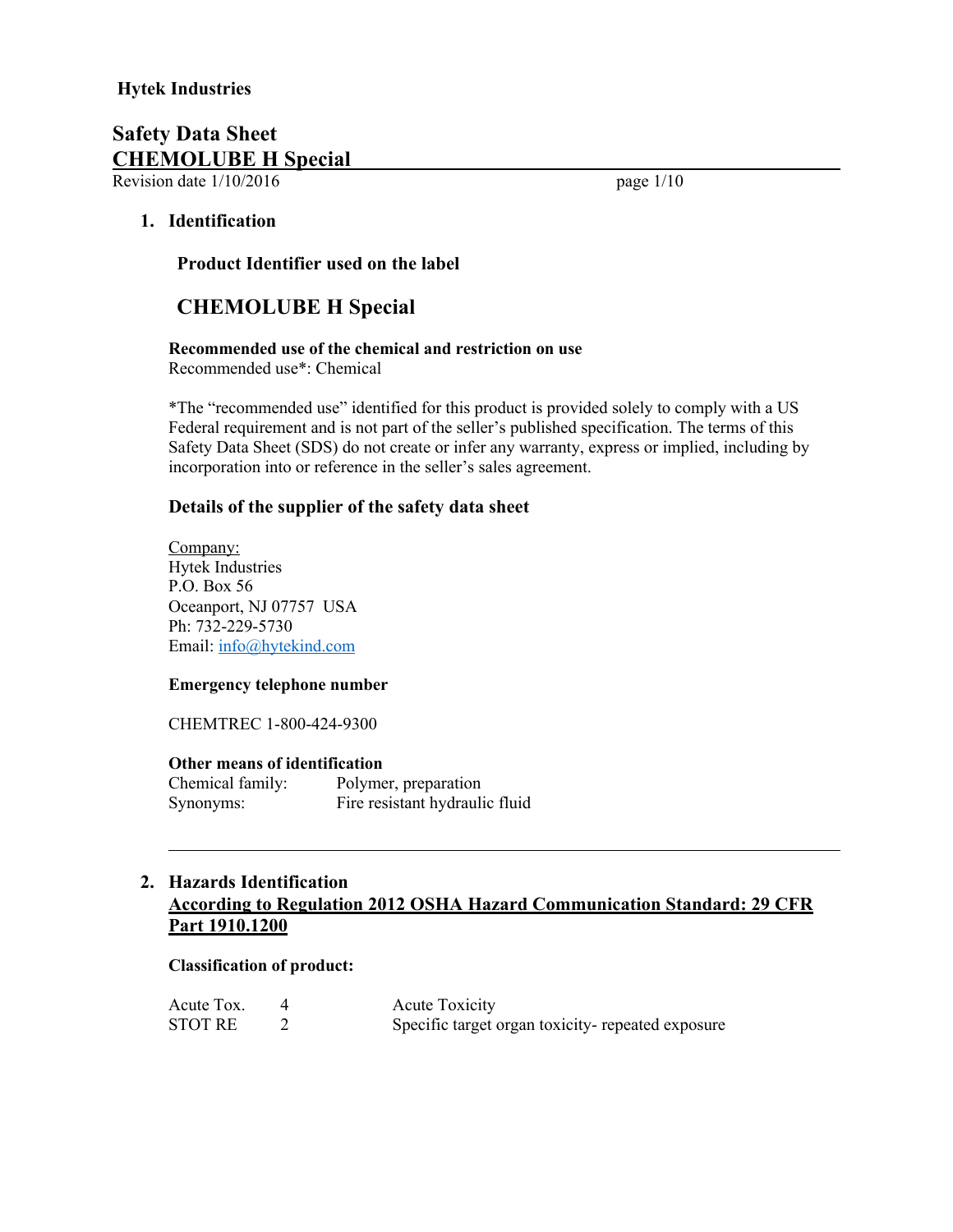Revision date  $1/10/2016$  page  $2/10$ 

### **Label Elements**

Signal Word: Warning

| Hazard Statement:                      |                                                                                                        |  |  |
|----------------------------------------|--------------------------------------------------------------------------------------------------------|--|--|
| H302                                   | Harmful if swallowed<br>May cause damage to organs (kidney) through prolonged or<br>repeated exposure. |  |  |
| H373                                   |                                                                                                        |  |  |
| Precautionary Statements (Prevention): |                                                                                                        |  |  |
| P <sub>260</sub>                       | Do not breathe dust/gas/mist/vapors.                                                                   |  |  |
| P <sub>270</sub>                       | Do not eat, drink or smoke when using this product.                                                    |  |  |
| P <sub>264</sub>                       | Wash with plenty of water and soap thoroughly after handling.                                          |  |  |
| Precautionary Statements (Response):   |                                                                                                        |  |  |
| P311                                   | Call a POISON CENTER or doctor/physician.                                                              |  |  |
| $P301 + P330$                          | If SWALLOWED: rinse mouth.                                                                             |  |  |

Precautionary Statements (Disposal):

P501 Dispose of contents/container to hazardous or special waste collection point.

### **Hazards not otherwise classified**

High risk of slipping due to leakage/spillage of product.

# **According to regulation 1994 OSHA Hazard Communication Standard: 29 CFR Part 1910.1200**

#### **Emergency overview**

Harmful if swallowed. Contains diethylene glycol which has been shown to cause kidney and central nervous system effects following oral ingestion. Use with local exhaust ventilation. Wear protective clothing. Wear full face shield if splashing hazard exists. Avoid inhalation of mists/vapors.

# 3. **Composition/ Information on Ingredients**

# **According to Regulation 2012 OSHA Hazard Communication Standard: 29 CFR Part 1910.1200**

**CAS Number Content (W/W) Chemical name** 111-46-6 >=25.0<50.0% diethylene glycol

# **According to Regulation 1994 OSHA Hazard Communication Standard: 29 CFR 1910.1200**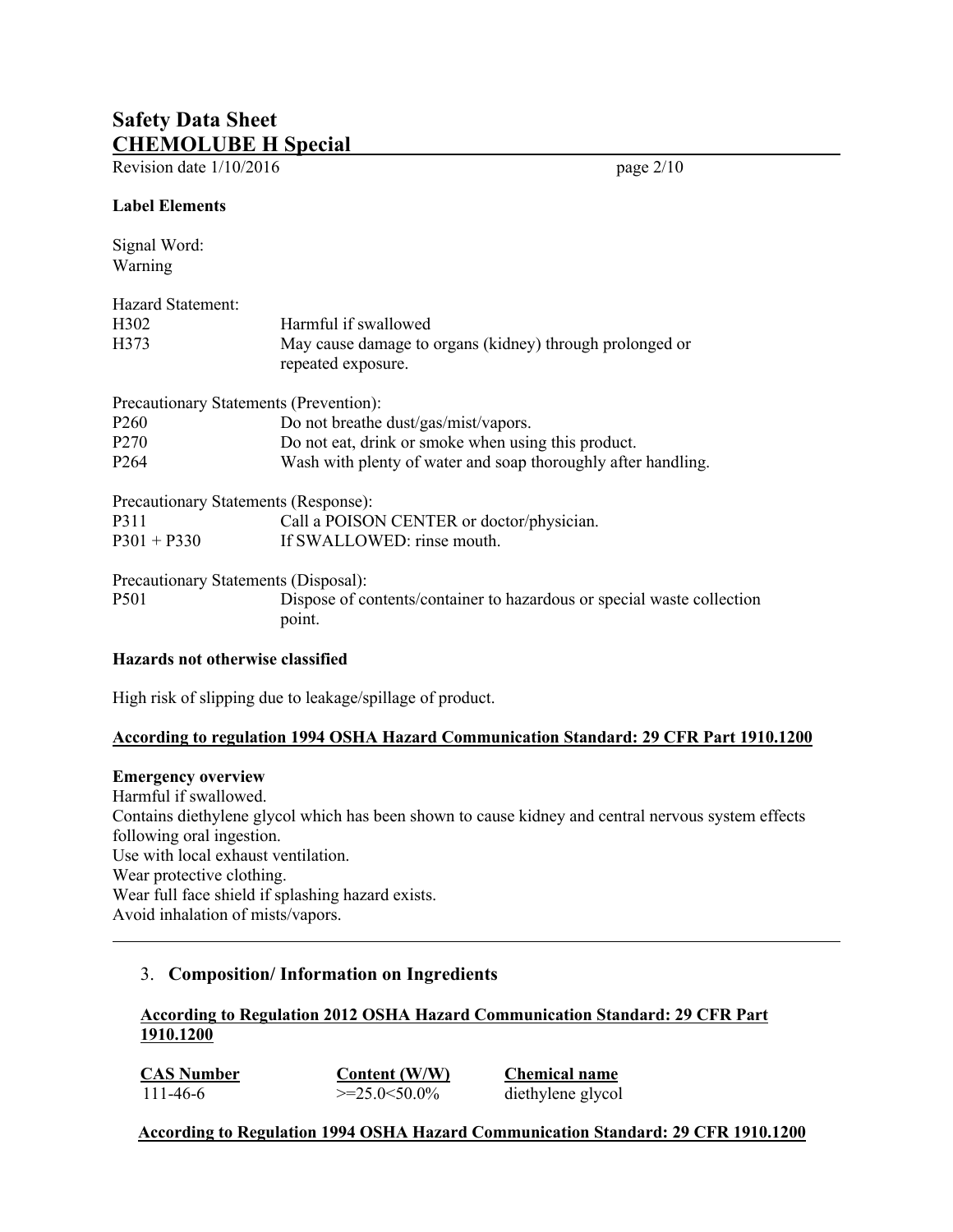**CAS Number Content (W/W) Chemical name**

111-46-6 >=25.0-<50.0% diethylene glycol

# **Safety Data Sheet CHEMOLUBE H Special**

Revision date  $1/10/2016$  page  $3/10$ 

### **4. First-Aid measures**

#### **Description of first aid measures**

#### **General advice:**

Remove contaminated clothing.

#### **If inhaled:**

Remove the affected individual into fresh air and keep the person calm. Seek medical attention.

#### **If on skin:**

Wash thoroughly with soap and water. If irritation develops, seek medical attention.

#### **If in eyes:**

Wash affected eyes for at least 15 minutes under water with eyelids held open. If irritation develops, seek medical attention.

#### **If swallowed:**

Rinse mouth immediately with water. Never induce vomiting or give anything by mouth if the victim is unconscious or having convulsions. Do not induce vomiting due to aspiration hazard. Seek medical attention.

#### **Most important symptonms and effects, both acute and delayed**

Symptoms: The most important known symptoms and effects are described in the labeling (see section 2) and/or in section 11. Further important symptoms and effects are so far not known. Hazards: No applicable information available.

# **Indication of any immediate medical attention and special treatment needed**

| Note to physician |                                                                                         |       |
|-------------------|-----------------------------------------------------------------------------------------|-------|
| Treatment         | Treat according to symptoms (decontamination, vital functions) no<br>specific antidote. | known |

# **5. Fire-fighting Measures**

### **Extinguishing media**

Suitable extinguishing media: Water spray, dry powder, foam

**Special hazards arising from the substance or mixture** Hazards during fire-fighting: Harmful vapors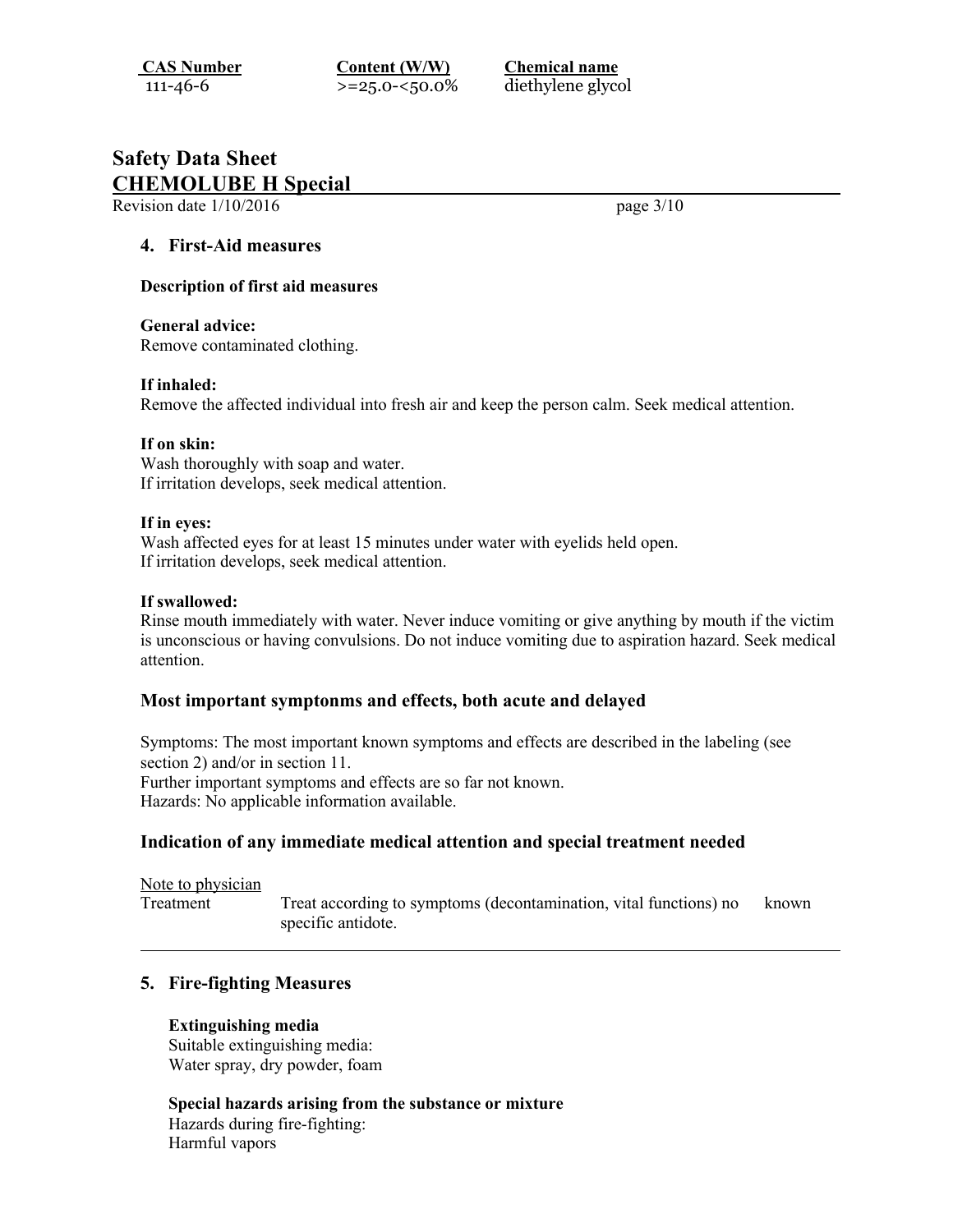Evolution of fumes/fog. The substances/groups of substances mentioned can be released in case of fire.

# **Safety Data Sheet CHEMOLUBE H Special**

Revision date  $1/10/2016$  page  $4/10$ 

### **Advice for fire-fighters**

Protective equipment for fire-fighting: Fire-fighters should be equipped with self- contained breathing apparatus and turn-out gear.

#### **Further information:**

Contaminated extinguishing water must be disposed of in accordance with official regulations.

#### **6. Accidental release measures**

Further accidental release measures: High risk of slipping due to leakage/spillage of product.

# **Personal precautions, protective equipment and emergency procedures**

Use personal protective clothing.

### **Environmental precautions**

Do not discharge into drains/surface waters/groundwater.

#### **Methods and material for containment and cleaning up**

For small amounts: Pick up with absorbant material (e.g. sand, sawdust, general-purpose binder) Dispose of absorbed material in accordance with regulations. For large amounts: pump off product.

# **7. Handling and Storage**

#### **Precautions for safe handling**

No special measures necessary provided product is used correctly.

#### **Protection against fire and explosion:**

No special precautions necessary.

#### **Conditions for safe storage, including any incompatibilities**

Segregate from acids and bases. Segregate from strong oxidizing agents.

# **8. Exposure Controls/Personal Protection Advice on system design:**

Provide local exhaust ventilation to control vapors/mists

#### **Personal protective equipment**

**°**Wear respiratory protection if ventilation is inadequate. Respiratory protection in case of vapor/aerosol release.

#### **Hand protection**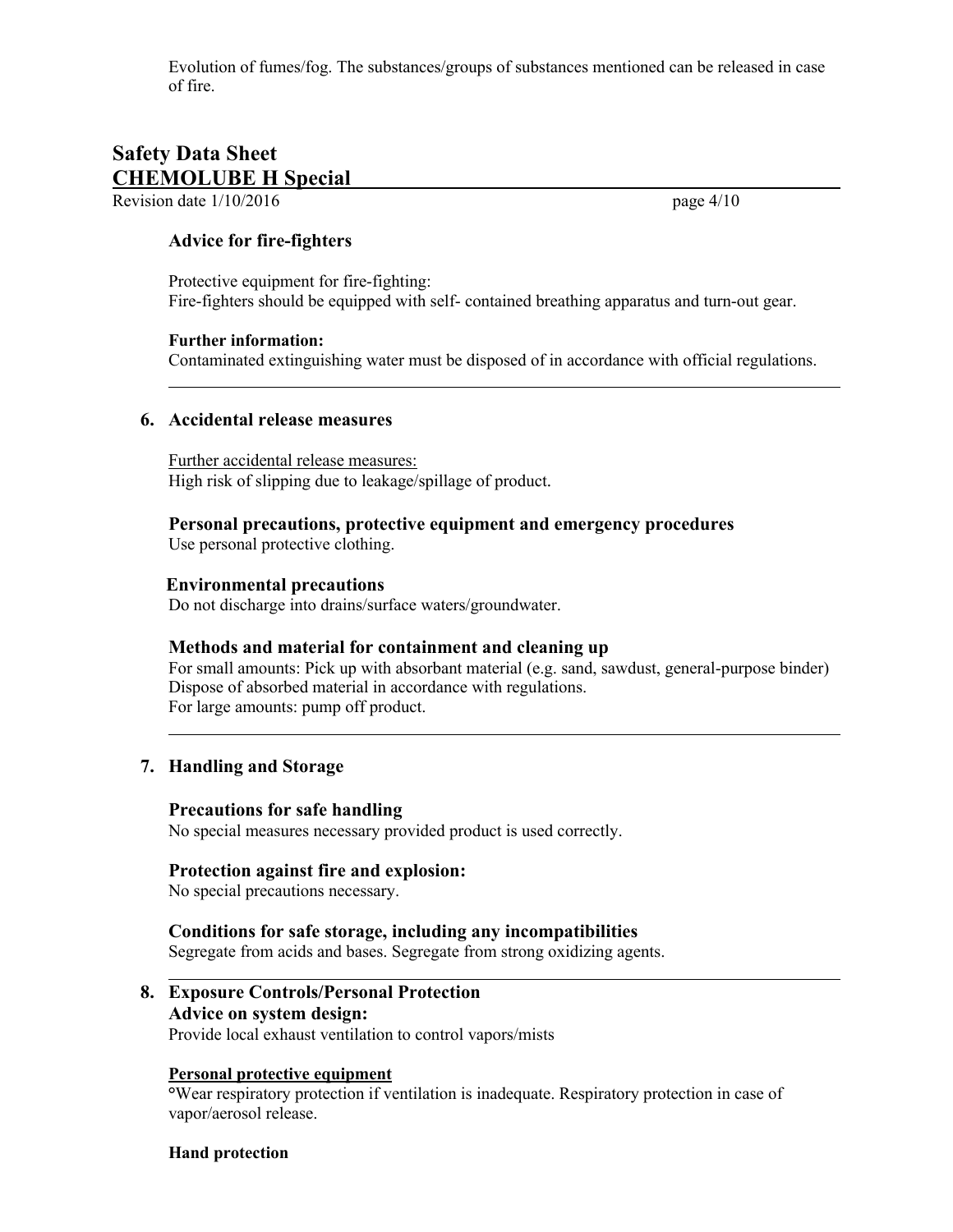Revision date  $1/10/2016$  page  $5/10$ 

## **Body protection:**

Body protection must be chosen depending on activity and possible exposure, e.g. head protection, apron, protective boots, chemical-protection suit.

### **General safety and hygiene measures:**

Wear protective clothing as necessary to minimize contact. Handle in accordance with good industrial hygiene and safety practice. Keep away from food, drink and animal feeding stuffs. Take off immediately all contaminated clothing. Handle in accordance with good industrial hygiene and safety practice.

# 9. **Physical and Chemical Properties**

| Form:                        | liquid                                          |                                                          |
|------------------------------|-------------------------------------------------|----------------------------------------------------------|
| Odor:                        | of glycol                                       |                                                          |
| Odor threshold:              |                                                 | No applicable information available.                     |
| Color:                       | red                                             |                                                          |
| pH value:                    | 9.5                                             |                                                          |
| Melting point:               |                                                 | Not determined.                                          |
| Boiling point:               | $102^{\circ}$ C                                 | $(1,013$ hPa)                                            |
| Sublimation point:           |                                                 | No applicable information available.                     |
| Flash point:                 |                                                 | Not applicable                                           |
| Flammability                 | not applicable                                  |                                                          |
| Lower explosion limit:       |                                                 | For liquids not relevant for classification              |
|                              |                                                 | and labeling. The lower explosion point                  |
|                              |                                                 | may be 5-15°C below the flash point.                     |
| Upper explosion limit:       |                                                 | For liquids not relevant for classification              |
|                              |                                                 | and labeling.                                            |
| Autoignition:                | 407°C                                           |                                                          |
| Vapor pressure:              |                                                 | No applicable information available.                     |
| Density:                     | $1.079$ g/cm3                                   | $(20-25\degree C)$                                       |
| Relative density:            |                                                 | No applicable information available.                     |
| Bulk density:                | $1,080 \text{ kg/m}3$                           |                                                          |
| Vapor density:               |                                                 | No applicable information available.                     |
| Self-ignition                |                                                 | Not self-igniting                                        |
| temperature:                 |                                                 |                                                          |
| Thermal decomposition:       | No composition if correctly stored and handled. |                                                          |
| Viscosity, dynamic:          |                                                 | Not determined.                                          |
| Viscosity, kinematic:        |                                                 | No applicable information available.                     |
| Solubility in water:         |                                                 | Completely soluble.                                      |
| Solubility (quantitative):   |                                                 | No applicable information available.                     |
| Solubility (qualitative):    |                                                 | No applicable information available.                     |
| Evaporation rate:            |                                                 | Value can be approximated from Henry'                    |
|                              |                                                 | Law Constant or vapor pressure.                          |
| Other information:           |                                                 | If necessary, information on other physical and chemical |
|                              | parameters is indicated in this section.        |                                                          |
| 10. Stability and Reactivity |                                                 |                                                          |
| Reactivity                   |                                                 |                                                          |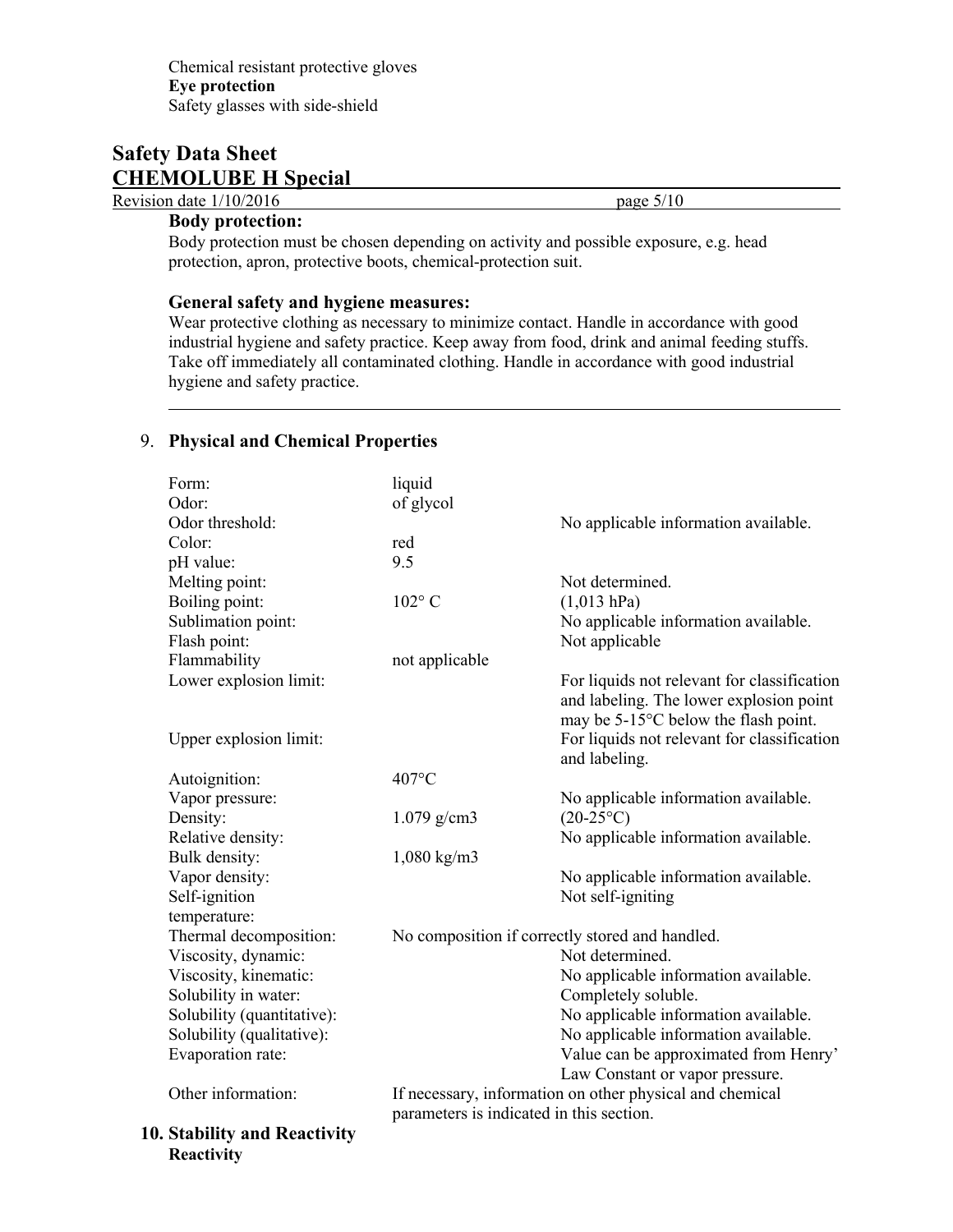No hazardous reactions if stored and handled as prescribed/indicated. Corrosion to metals: No corrosive effect on metal. Oxidizing properties: not fire-propagating

# **Safety Data Sheet CHEMOLUBE H Special**

Revision date  $1/10/2016$  page  $6/10$ 

## **Chemical stability**

The product is stable if stored and handled as prescribed/indicated.

### **Possibility of hazardous reactions**

No hazardous reactions when stored and handled according to the instructions. The product is chemically stable.

### **Conditions to avoid**

No conditions to avoid anticipated.

#### **Incompatible materials**

Strong acids, strong bases, strong oxidizing-agents

# **Hazardous decomposition products**

Decomposition products:

Hazardous decomposition products: No hazardous decomposition products if stored and handled as prescribed/indicated.

Thermal decomposition: No decomposition if correctly stored and handled.

# **11. Toxicologist information**

#### **Primary routes of exposure**

Routes of entry for solids and liquids are ingestion and inhalation, but may include eye or skin contact. Routes of entry for gases include inhalation and eye contact. Skin contact may be a route of entry for liquefied gases.

#### **Acute Toxicity/Effects**

Acute toxicity Assessment of acute toxicity: Of low toxicity after single ingestion. Oral Type of value: LD50 Species: rat Value: >2,000 mg/kg *Information on: diethylene glycol Type of value: LD (human) Value: approx.. 1,000 mg/kg* 

Inhalation No applicable information available. Dermal No applicable information available. Assessment of other acute effects No applicable information available. Irritation/corrosion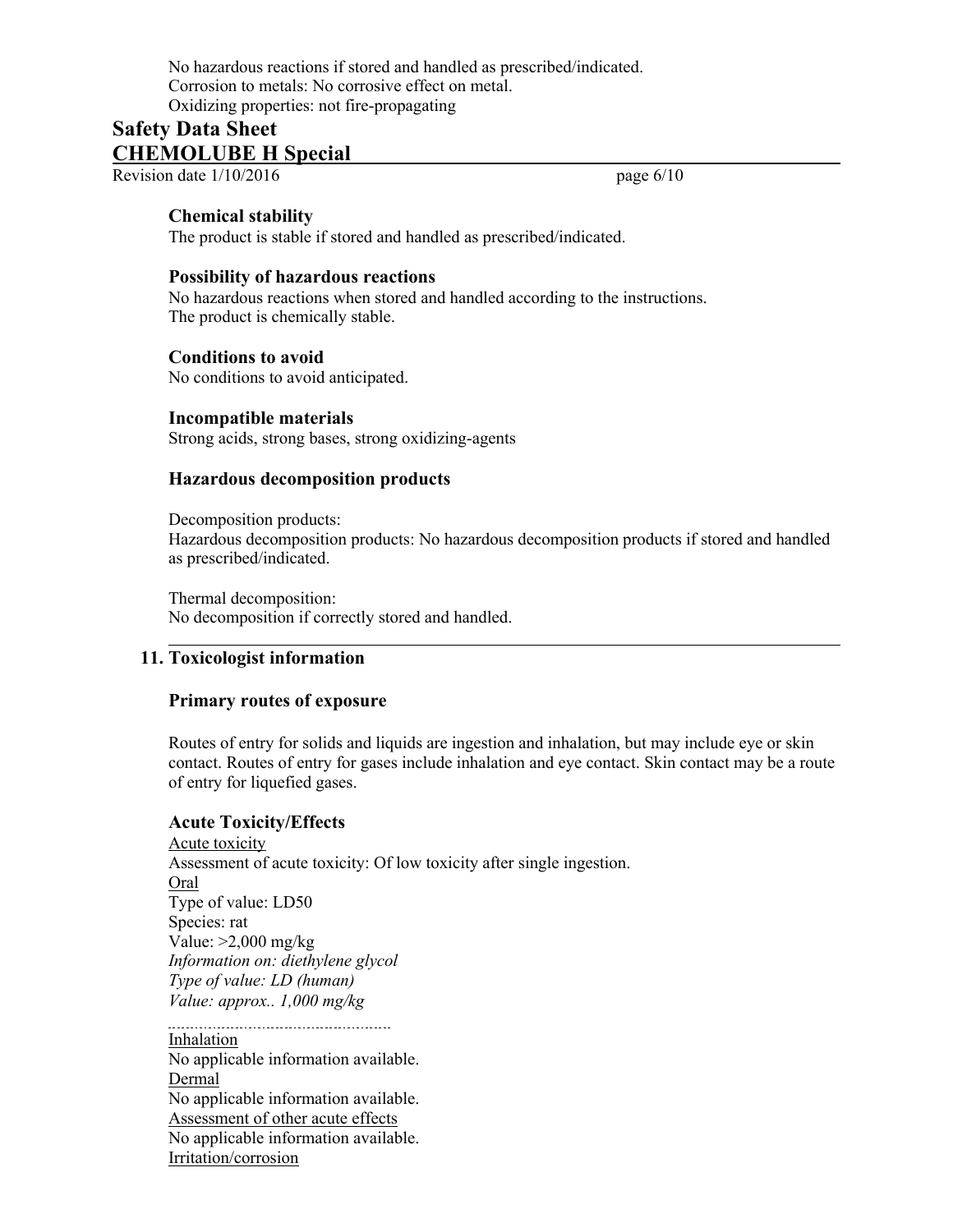Assessment of irritating effects: Not irritating to eyes and skin.

# **Safety Data Sheet CHEMOLUBE H Special**

Revision date  $1/10/2016$  page 7/10

#### Skin

Species: rabbit Result: slightly irritating Method: Draize test The product has not been tested. The statement has been derived from substances/products of a similar structure or composition.

Eye

Species: rabbit Result: non-irritant Method: Draize test The product has not been tested. The statement has been derived from substances/products of a similar structure or composition.

Sensitization Assessment of sensitization: Based on available data, the classification criteria are not met.

# **Chronic Toxicity/Effects**

Repeated dose toxicity

Assessment of repeated dose toxicity: The substance may cause damage to the kidney after repeated ingestion.

Genetic toxicity Assessment of mutagenicity: No applicable information available.

Carcinogenicity Assessment of carcinogenicity: The whole of the information assessable provides no indication of a carcinogenic effect.

Reproductive toxicity Assessment of reproduction toxicity: No applicable information available.

Experiences in humans *Information on: diethylene glycol Diethylene in pharmaceutical products caused death and severe kidney damage in humans.*

Other information

The product has not been tested. The statements on toxicology have been derived from the properties of the individual components.

# **Symptoms of Exposure**

The most important known symptoms and effects are described in the labeling (see section 2)

# 12. **Ecological Information**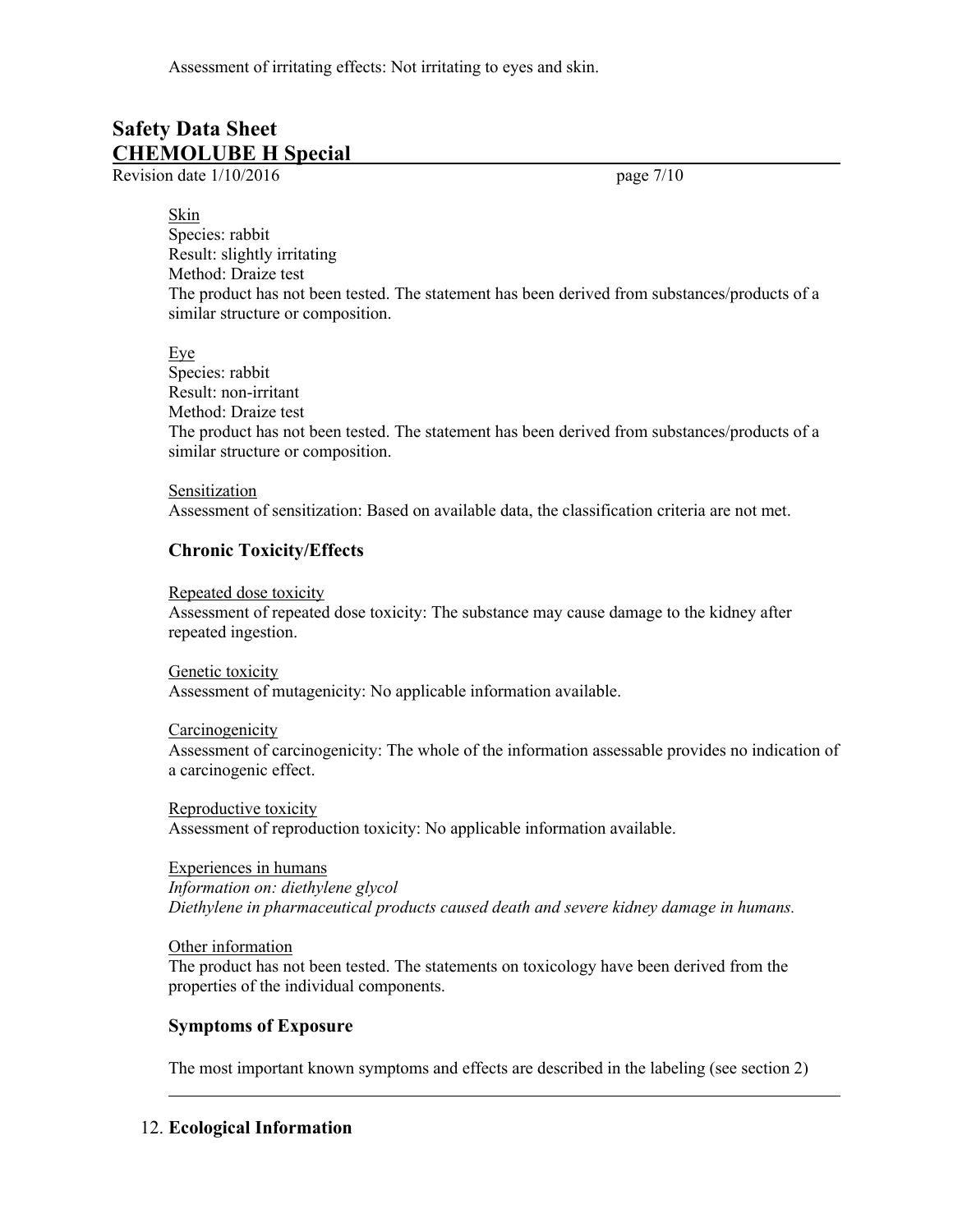# **Toxicity** Aquatic toxicity Assessment of aquatic toxicity:

# **Safety Data Sheet CHEMOLUBE H Special**

Revision date  $1/10/2016$  page 8/10

There is a high probability that the product is not acutely harmful to aquatic organisms.

Toxicity to fish LC50 (96 h)>1,000 mg/l, Lepomis macrorchirus (static)

Aquatic invertebrates EC50 (24 h) >1,000 mg/l, Daphnia magna

Aquatic plants EC10 (72 h) >100 mg/l, algae Literature data

# **Microorganisms/Effect on activated sludge**

Toxicity to microorganisms Bacterium/EC10 (16h): 8,000 mg/l Inhibition of degradation activity in activated sludge is not to be anticipated during correct introduction of low concentrations.

# **Persistence and degradability**

Assessment biodegradation and elimination (H2O) Study scientifically not justified.

# **Bioaccumulative potential**

Assessment bioaccumulation potential Study scientifically not justified.

# **Mobility in soil**

Assessment transport between environmental compartments No data available.

# **Additional information**

Other ecotoxicological advice: Do not release untreated into natural waters. The product has not been tested. The statements on ecotoxicology have been derived from the properties of individual components

## 13. **Disposal considerations**

#### **Waste disposal of substance:**

Dispose of in accordance with national, state and local regulations. It is the waste generator's responsibility to determine if a particular waste is hazardous under RCRA.

# **Container disposal:**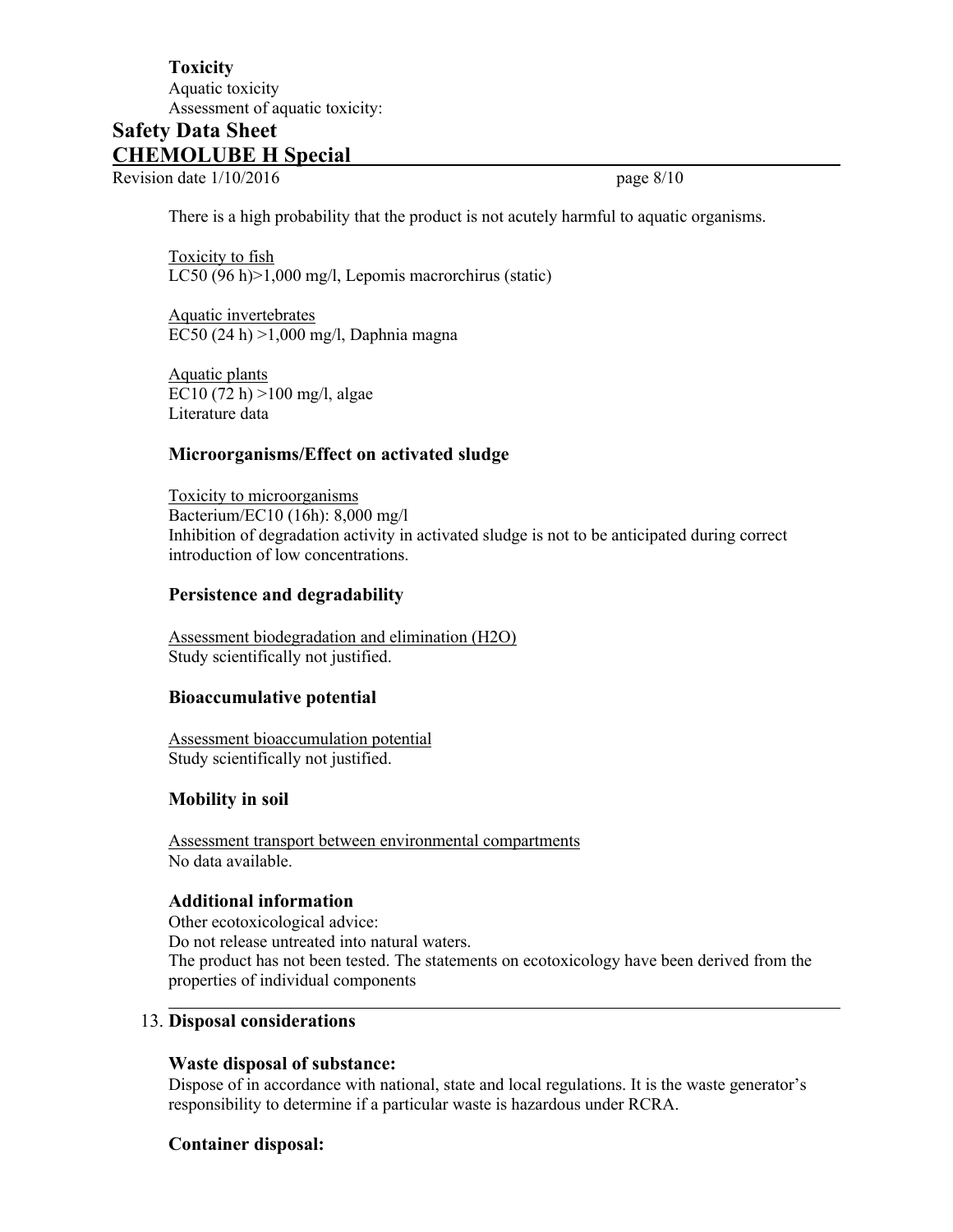Dispose of in a licensed facility. Recommend crushing, puncturing or other means to prevent unauthorized use of used containers.

# **RCRA:** None **Safety Data Sheet CHEMOLUBE H Special**  Revision date  $1/10/2016$  page 9/10 **14. Transport Information Land transport** USDOT Not classified as a dangerous good under transport regulations. **Sea transport** IMDG Not classified as a dangerous good under transport regulations. **Air transport** IATA/ICAO Not classified as a dangerous good under transport regulations.

#### **15. Regulatory Information**

#### **Federal Regulations**

#### **Registration status:**

Chemical TSCA, US released/listed

**EPCRA RQ 311/312 (Hazard categories)** Acute, chronic

**CERCLA RQ CAS Number Chemical name** 100 lbs 110-91-8 morpholine

#### **State regulations**

| <b>State RTK</b> | <b>CAS Number</b> | <b>Chemical name</b> |
|------------------|-------------------|----------------------|
| PА               | 111-46-6          | diethylene glycol    |

#### **CA Prop 65:**

THIS PRODUCT CONTAINS A CHEMICAL(S) KNOWN TO THE STATE OF CALIFORNIA TO CAUSE CANCER AND BIRTH DEFECTS OR OTHER REPRODUCTIVE HARM.

#### **NFPA Hazard codes:**

Health: 1 Fire: 1 Reactivity: 0 Special:

# **HMIS III rating**

Health: 1 Flammability: 1 Physical hazard: 0

#### **16. Other Information**

**SDS Prepared by:** Hytek Industries Corporation SDS prepared on 1/10/16